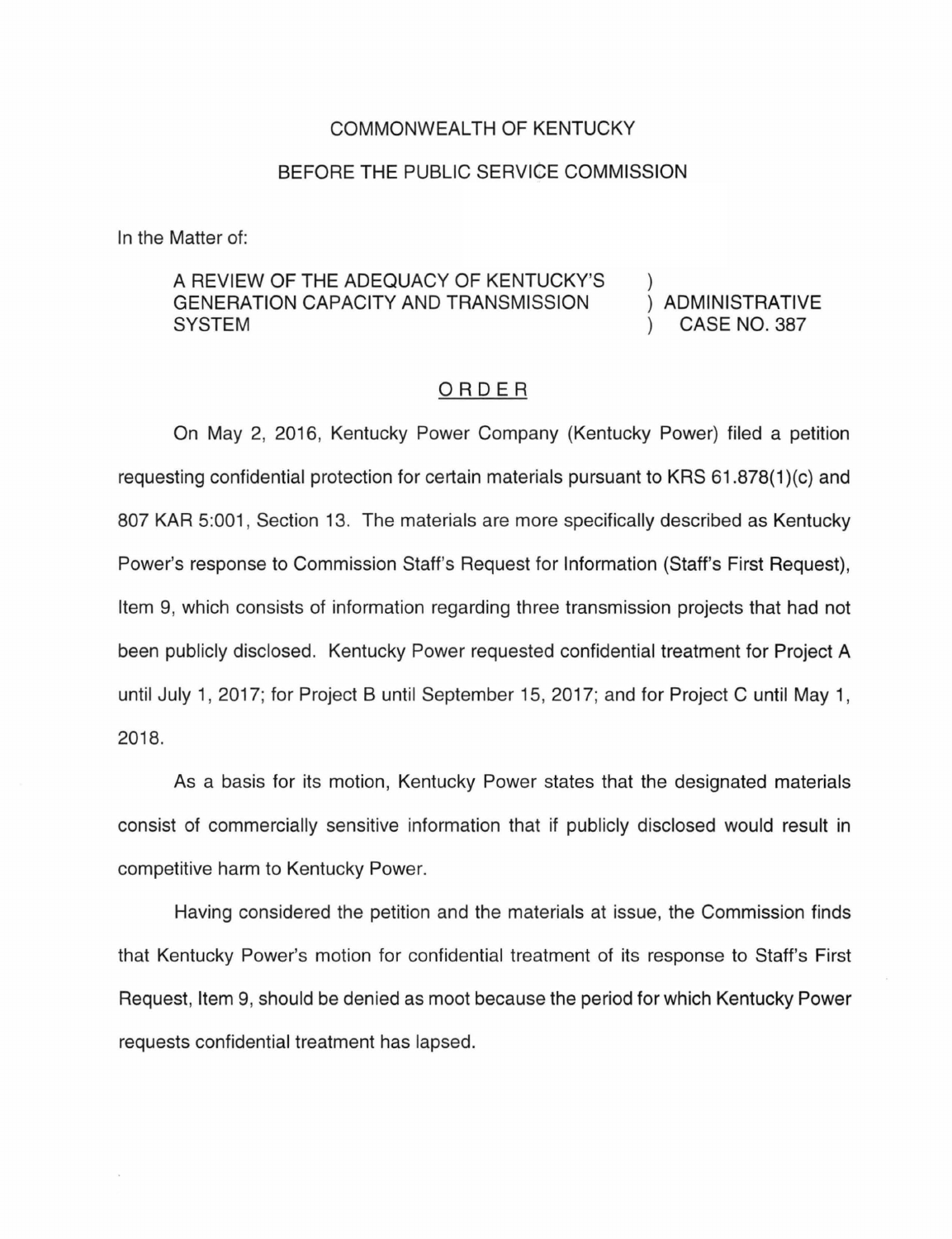IT IS THEREFORE ORDERED that:

1. Kentucky Power's motion for confidential protection for its responses to Staff's First Request, Item 9, is denied as moot.

2. Within 20 days of the date of this Order, Kentucky Power shall file a revised response to Staff's First Request, Item 9, reflecting as unredacted the information that has been denied confidential treatment.

3. The materials for which Kentucky Power's request for confidential treatment has been denied shall not be placed in the public record or made available for inspection for 20 days from the date of this Order in order to allow Kentucky Power to seek a remedy afforded by law.

# [REMAINDER OF PAGE INTENTIONALLY LEFT BLANK]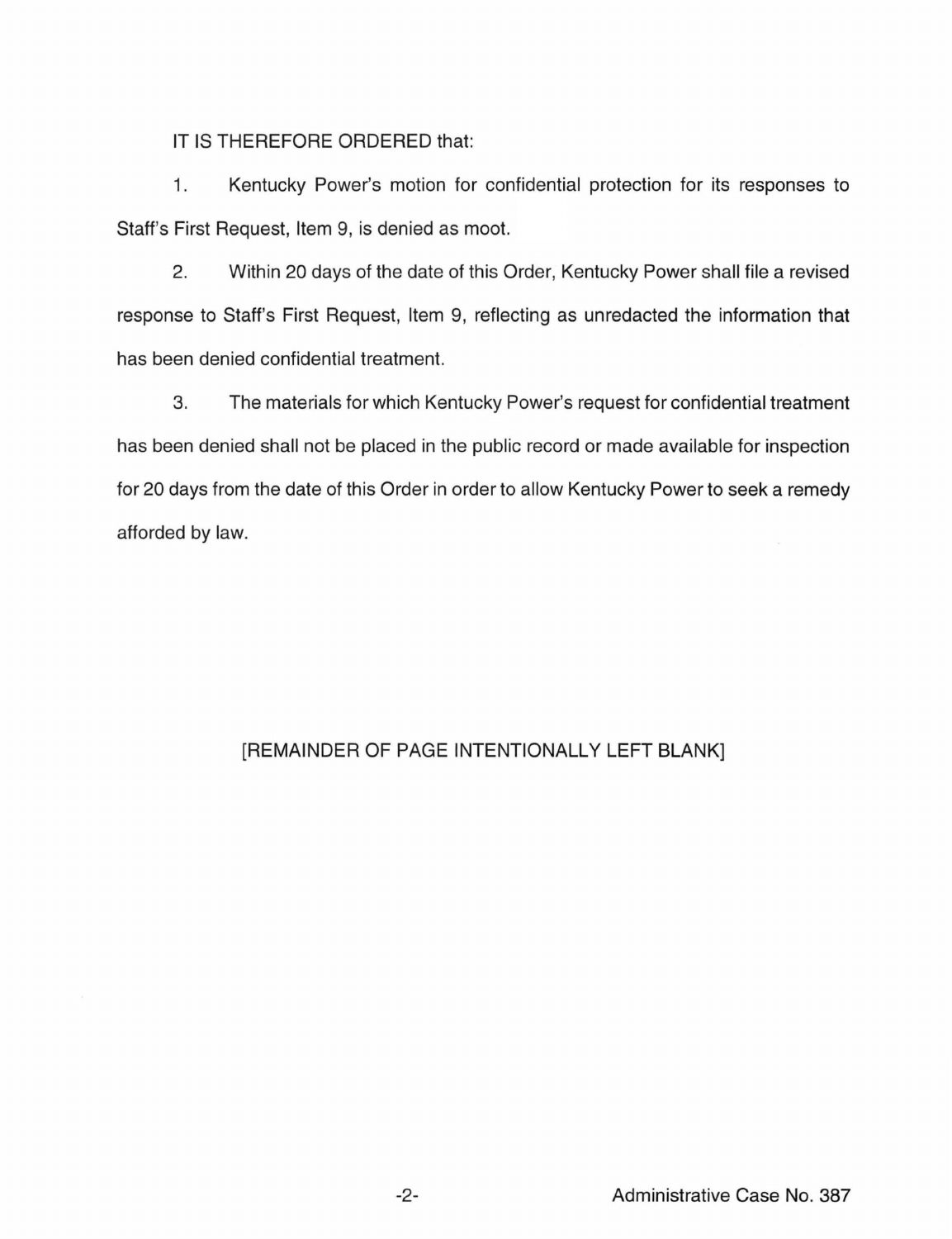By the Commission

|                                                     | <b>ENTERED</b> |  |
|-----------------------------------------------------|----------------|--|
| JAN 0 3 2019                                        |                |  |
| <b>KENTUCKY PUBLIC</b><br><b>SERVICE COMMISSION</b> |                |  |

**ATTEST:** For Executive Director

Administrative Case No. 387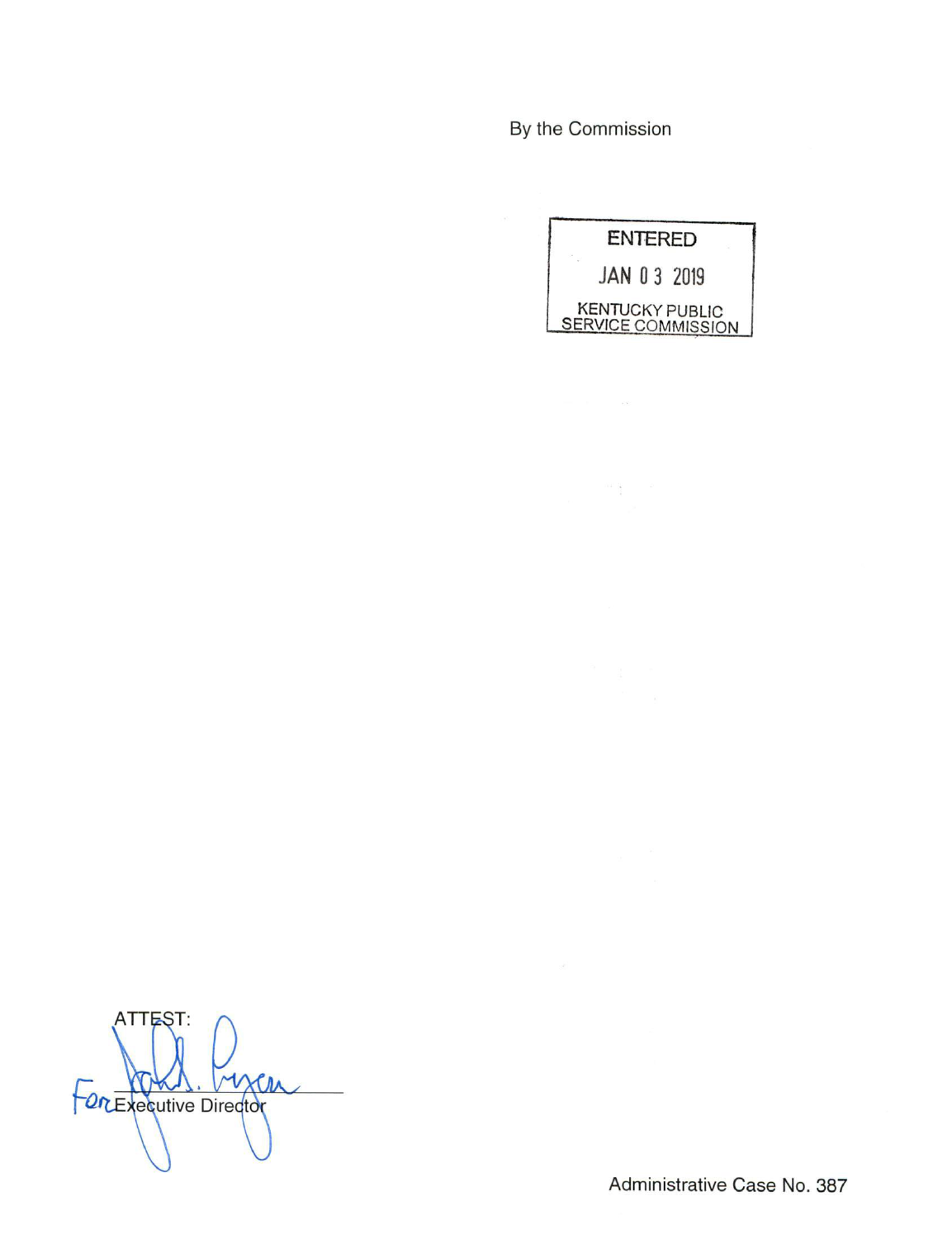Stanley K Conn Director of Power Production Owensboro Municipal Utilities 2070 Tamarack Road P.O. Box 806 Owensboro, KENTUCKY 42301

Mr. Robert L Madison 5407 Baywood Drive Louisville, KENTUCKY 40241-1318

Honorable William H Jones, Jr. Attorney at Law VanAntwerp Attorneys, LLP 1544 Winchester Avenue, 5th Floor P. O. Box 1111 Ashland, KENTUCKY 41105-1111

Honorable Patrick D Pace Kamuf, Yewell & Pace 221 West Second Street Owensboro, KENTUCKY 42303

John Wolfram Manager, Regulatory Policy/Strategy Louisville Gas and Electric Company 220 W. Main Street P. O. Box 32010 Louisville, KY 40202

Winfrey P Blackburn, Jr. Hertz Starks Building LLC 455 South Fourth St., Ste 230 Louisville, KENTUCKY 40202-2507

Albert Yockey Vice President Government Relations Big Rivers Electric Corporation 201 Third Street P. O. Box 24 Henderson, KY 42420

\*Honorable Allyson K Sturgeon Senior Corporate Attorney LG&E and KU Energy LLC 220 West Main Street Louisville, KENTUCKY 40202

\*Honorable Richard S Taylor Attorney at Law Capital Link Consultants 225 Capital Avenue Frankfort, KENTUCKY 40601

\*Honorable Charles A Lile Senior Corporate Counsel East Kentucky Power Cooperative, Inc. P. O. Box 707 Winchester, KY 40392-0707

\*Honorable David F Boehm Attorney at Law Boehm, Kurtz & Lowry 36 East Seventh Street Suite 1510 Cincinnati, OHIO 45202

\*Honorable Dennis G Howard II Assistant Attorney General Office of the Attorney General Office of Rate 700 Capitol Avenue Suite 20 Frankfort, KENTUCKY 40601-8204

\*Errol K Wagner Director Regulatory Services Kentucky Power Company 855 Central Avenue, Suite 200 Ashland, KY 41101

\*Honorable Frank N King, Jr. Attorney at Law Dorsey, Gray, Norment & Hopgood 318 Second Street Henderson, KENTUCKY 42420

\*James B Gainer VP,Federal Energy Policy Duke Energy P.O. Box 1006 526 S. Church Street Charlotte, NORTH CAROLINA 28201-1006

\*Honorable John H Conway Attorney at Law Brickfield, Burchette, Ritts & Stone, P.C. 1025 Thomas Jefferson Street, N.W. 8th Floor, West Tower Washington, DISTRICT OF COLUMBIA 20007

\*Honorable John J Finnigan, Jr. Senior Counsel The Union Light, Heat and Power Company 139 East Fourth Street Cincinnati, OH 45202

\*Honorable James M Miller Attorney at Law Sullivan, Mountjoy, Stainback & Miller, PSC 100 St. Ann Street P.O. Box 727 Owensboro, KENTUCKY 42302-0727

\*Honorable John N Hughes Attorney at Law 124 West Todd Street Frankfort, KENTUCKY 40601

\*Honorable Kevin F Duffy Attorney at Law American Electric Power Service Corporation 1 Riverside Plaza, 29th Floor Post Office Box 16631 Columbus, OHIO 43216

\*Honorable Linda S Portasik Senior Corporate Attorney Kentucky Utilities Company 220 W. Main Street P. O. Box 32010 Louisville, KY 40202